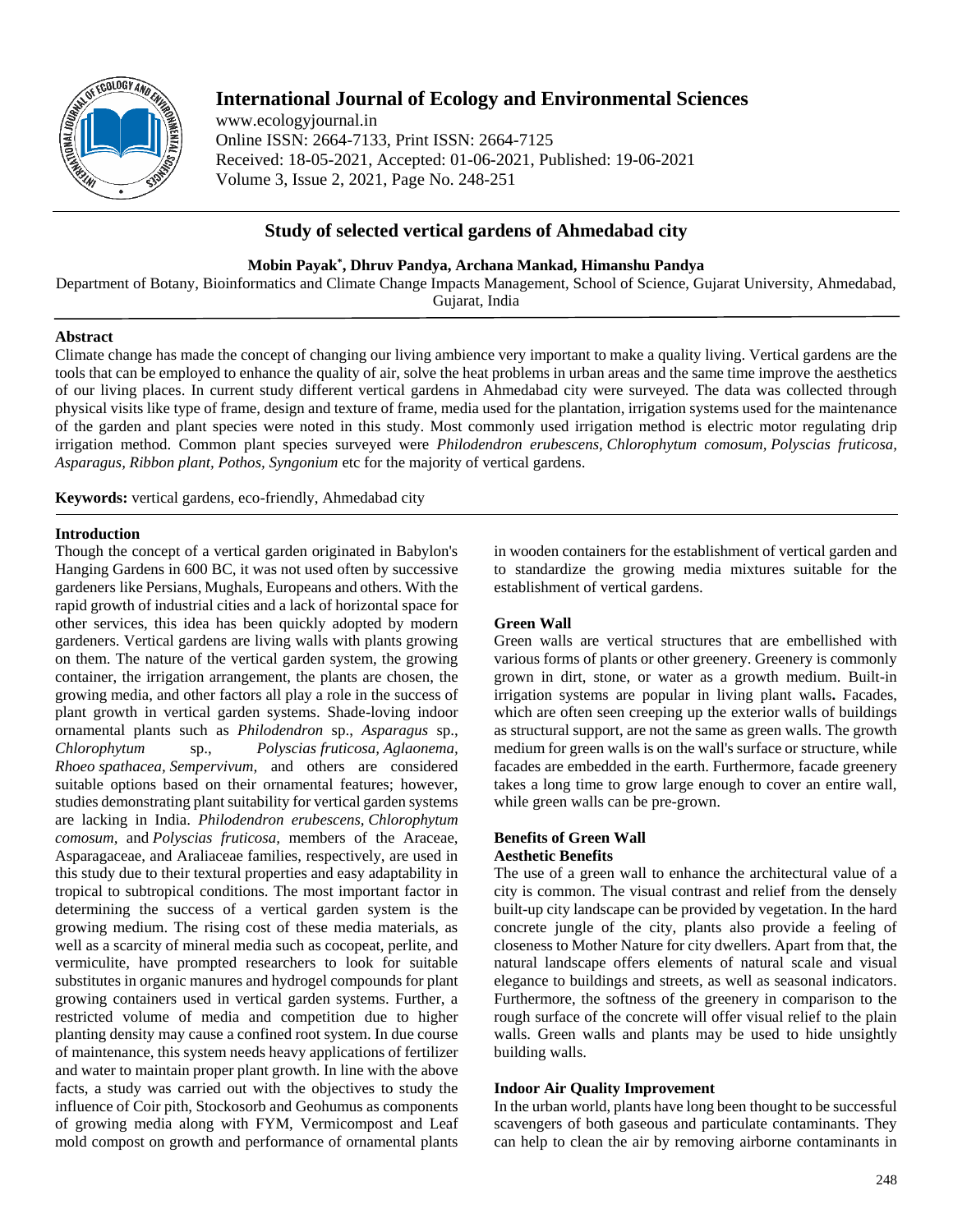their leaves and branches and absorbing gaseous pollutants by photosynthesis. They use their leaves and branches to filter airborne contaminants and absorb gaseous pollutants. Volatile Organic Compounds, or VOCs, are consumed by both plants and planting medium by bio-filtration.

#### **Economic Benefits**

Plants placed around buildings can help to strengthen the structure by reducing the weather impact. Green walls alleviate climatic stress on building facades while also extending the service and practical life of structures. It also aids in the reduction of UV (ultraviolet) rays-induced building deterioration. One of the financial benefits of green walls is the lower cost of painting supplies. It has been recorded that in warmer climates, the energy required to cool a building can be reduced by 28%. Greenery may also increase the value of a house.

#### **Improvement of Health and Wellness**

Visual and physical interaction with plants has been shown to have significant health benefits. Green walls can have restorative effects that reduce stress, boost patient recovery rates, and increase vulnerability to illness. The vertical gardens absorb the noxious gases and volatile compounds emitted by modern conveniences, lowering the risk of cancer, stroke, depression, heart disease, and respiratory problems.

Other Benefits of Green Wall Includes:

- By installing them from the outside, you can reduce the internal room temperature by 5 to 10 degrees in the summer.
- Plants are away from soil-borne diseases.
- **More plants within limited space**
- Helps in saving water.
- **Provides excellent air circulation for the plants**

#### **Materials and Methodology**

In this survey research different data were collected from different sites where vertical gardens are located in Ahmedabad city. Survey parameters includes location, area covered by vertical garden (size), framework type, media used by different designers and gardeners, irrigation system used for the maintenance of the garden and total species of plants used in the garden. For the study different devices like Mobile, GPS system, Diary, Pen, Visit information form, digital camera, measure-tape were used for this survey. Different locations where survey work was carried out are given below with postal address.

#### **The Bungalows**

Address: satellite road, Ahmedabad 380015

#### **Occura Eye Care Hospital**

Address: Rajpath Rangoli Rd, beside Pandit Dindayal Upadhyay Auditorium, PRL Colony, Bodakdev, Ahmedabad, Gujarat 380059

Address Sindhu Bhavan Marg, PRL Colony, Bodakdev, Ahmedabad, Gujarat 380058

#### **Poetry Hotel**

Address: 1st Floor Mann Party Plot, Sindhu bhavan Marg, PRL Colony, Thaltej, Ahmedabad, Gujarat 380054

#### **Amra Café**

Address: Devnagar, Ahmedabad, Gujarat 382481

#### **Hotel White Cloude**

Address: nr. Kankaria Gate, No. 1, Ahmedabad, Gujarat 380022

#### **Inder Residency**

Address: Opp. Gujarat College, nr. BVR Ek, Ellisbridge, Ahmedabad, Gujarat 380006

#### **Royal Manor**

Address: Nr. Rangvala Tower, Ellis Bridge, Ahmedabad, Gujarat 380009

#### **The Living Interiors**

Address: Opp. Hero Honda Showroom, Opp. Central Bank of India, Nr, Vijay Cross Rd, Navrangpura, Ahmedabad, Gujarat 380009

#### **Gujarat Gas Limited**

Address: 2, Netaji Rd, Shanti Sadan Society, Ellis Bridge, Ahmedabad, Gujarat-380006

#### **Income Tax Office**

Address: First Floor, Narayan Chambers, Near Nehru Bridge, Ashram Road Circle, Ashram Road, Ahmedabad, Gujarat 380009

#### **Under Nehru Bridge**

Address: Pramukh Swami Maharaj Marg, Vishalpur, Ellis Bridge, Ahmedabad 380009

#### **The Skycity**

Address: Near 07 club road, off, Sardar Patel Ring Rd, Shela, Gujarat 380058

### **Result and Discussion**

As per the data given in the table -1 different location has different space which were covered with vertical garden. Mostly in the survey Iron frame and wooden frame were used for the construction material. Mostly plastic pots were used for every garden except 2 places as mentioned in the figure 5 and 9. At selected places manually irrigation system was used, mostly electric motor drip irrigation method was used for the maintenance of the garden. Different types of media and bags were used for the preparation of vertical garden as noted in table-2 and 3.

# **Montecarlo Limited**

**Table 1:** Showing Location and Area covered by vertical garden with date of visit

| <b>Name of Place</b>     | Location              | Area Calculated                          |  |
|--------------------------|-----------------------|------------------------------------------|--|
| The Bungalows            | 23°01'34"N 72°30'31"E | $15\times15\& 15\times15=450$ sq. feet   |  |
| Occura Eve Care Hospital | 23°02′06″N 72°30′08″E | $13\times15$ & $17\times18=501$ sq. feet |  |
| Montecarlo Limited       | 23°02'24"N 72°30'12"E | $25\times10 \& 25\times10=500$ sq. feet  |  |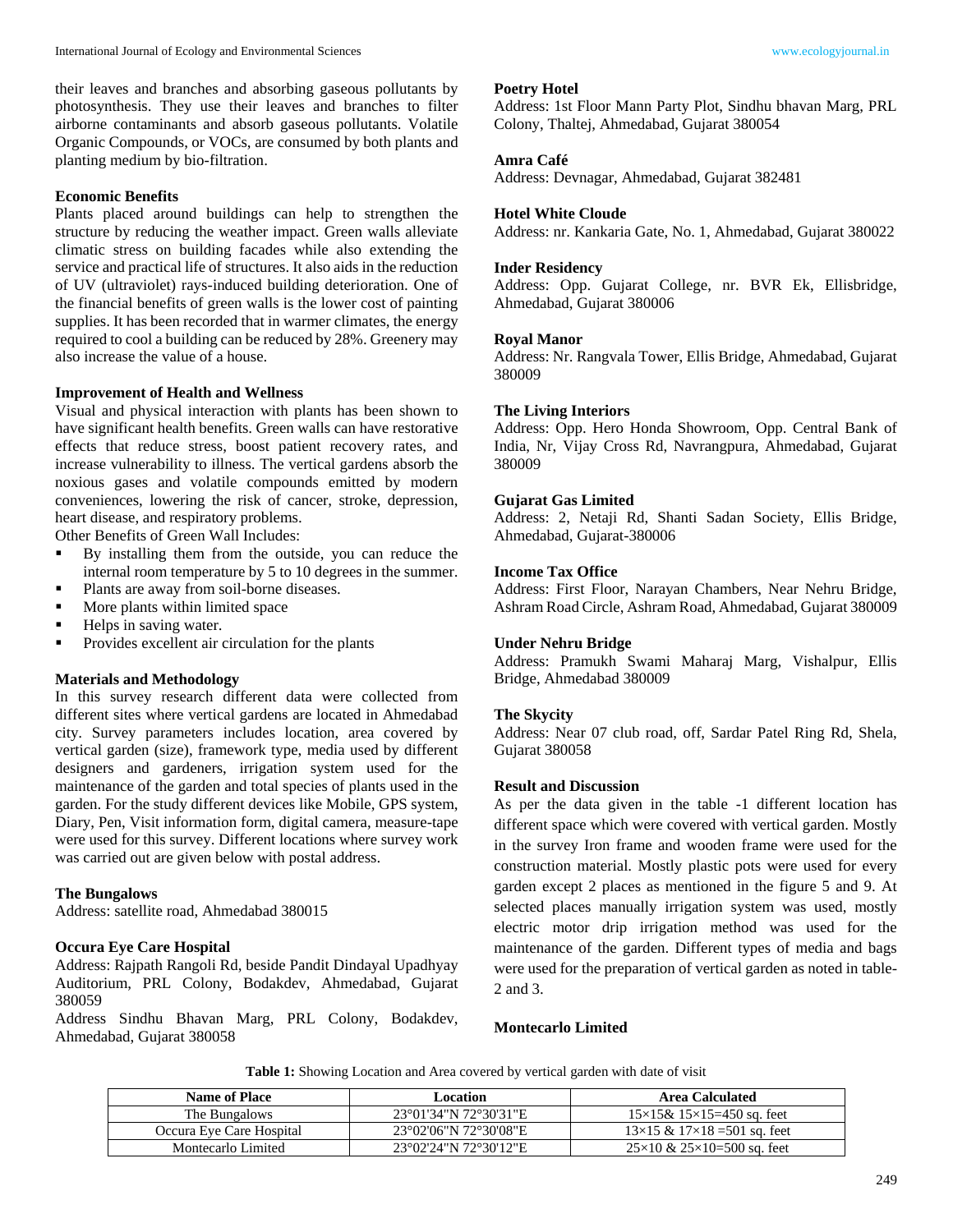| Poetry Hotel              | 23°02'29"N 72°30'18"E | $8\times6$ & $8\times7=104$ sq. feet |
|---------------------------|-----------------------|--------------------------------------|
| Amra Café                 | 23°06'29"N 72°32'05"E | $8\times5$ & $8\times5=80$ sq. feet  |
| <b>Hotel White Cloude</b> | 23°00'12"N 72°35'49"E | $5 \times 25 = 125$ sq. feet         |
| <b>Inder Residency</b>    | 23°01'20"N 72°34'02"E | $6 \times 10 = 60$ sq. feet          |
| Royal Manor               | 23°01'25"N 72°33'45"E | $8\times8 = 64$ sq. feet             |
| The Living Interiors      | 23°02'30"N 72°33'03"E | Whole building                       |
| Gujarat Gas Limited       | 23°01'09"N 72°33'28"E | $160$ sq. feet                       |
| Income Tax Office         | 23°02'24"N 72°34'10"E | $320$ sq. feet                       |
| Under Nehru Bridge        | 23°01'36"N 72°34'24"E | 90 sq. feet                          |

# **Table 2:** Showing List of plants used for the Vertical gardens

| Sr. No       | <b>Plant Name</b> | <b>Local Name</b>   | <b>Scientific Name</b> | Family        |
|--------------|-------------------|---------------------|------------------------|---------------|
|              | Asparagus         | Shatavari           | Asparagus racemosus    | Asparagaceae  |
| 2            | Pandanus          | Kewda               | Pandanus odorifer      | Pandanaceae   |
|              | Jade Plant        | Jade plant          | Crassula ovata         | Crassulaceae  |
| 4            | Tradescantia      | Inch plant          | Tradescantia sp.       | Commelinaceae |
|              | Ribbon Plant      | <b>Ribbon Plant</b> | Chlorophytum comosum   | Asparagaceae  |
| <sub>6</sub> | Money Plant       | Devil's ivy         | Epipremnum aureum      | Araceae       |
|              | Snake plant       | Dracaena            | Dracaena trifasciata   | Asparagaceae  |
| 8            | Euphorbia         | Crown of thorns     | Euphorbia milii        | Euphorbiaceae |
| 9            | Aloe Vera         | Aloe Vera           | Aloe barbadensis       | Liliaceae     |
| 10           | Lilly             | Mdonna Lilly        | Lilium candidum        | Liliaceae     |
| 11           | Syngonium         | Syngonium           | Syngonium podophyllum  | Araceae       |
| 12           | Conocarpus        | <b>Buttonwood</b>   | Conocarpus erectus     | Combretaceae  |

**Table 3:** Showing list of types of frame, types of pots, plant media, irrigation methods used at different locations

| <b>Vertical Garden</b>    | <b>Frame Type</b> | <b>Types of Pot</b>          | <b>Plant Media</b>             | <b>Irrigition Method</b> | <b>Plants</b>                                                     |
|---------------------------|-------------------|------------------------------|--------------------------------|--------------------------|-------------------------------------------------------------------|
| The Bungalows             | Iron frame        | Small plastic pot            | Soil, & Red sand               | Drip                     | Asparagus, Pandanus                                               |
| Occura Eye Care Hospital  | Iron frame        | Small plastic pot            | Soil & Cocopeat                | Drip                     | Asparagus, Jade plant                                             |
| Montecarlo Limited        | Iron frame        | Cotton & Carpet bags         | Cocopeat                       | Automatic drip           | Asparagus, Pandanus, Ribbon plant                                 |
| Poetry Hotel              | Iron frame        | $\overline{C}$ ement big pot | Cocopeat & Soil                | Manually                 | Money plant                                                       |
| Amra Café                 | Iron frame        | Cement big pot               | Cocopeat & Soil                | Manually                 | Asparagus, Sansevieria, Jade plant, Aloe vera,<br>Euphorbia milli |
| <b>Hotel White Cloude</b> | Iron frame        | Small plastic pot            | Soil                           | Drip                     | Money plant, Tradescantia                                         |
| <b>Inder Residency</b>    | Iron frame        | Small plastic pot            | Cocopeat & Soil                | Drip                     | Asparagus, Spider plant, Money plant,<br>Tradescantia, Jade plant |
| Royal Manor               | Wooden<br>frame   | Small plastic pot            | Soil                           | Drip                     | Allamanda.<br>Madhumalti                                          |
| The Living Interiors      | Iron frame        | No pots                      | Soil                           | Manually                 | Spider plant and Lily sp.                                         |
| Gujarat Gas Limited       | Metal Wire        | Jute bags                    | Cocopeat, soil $\&$<br>Perlite | Manually                 | Asparagus, Pandanus, Money plat, Tradescantia,<br>Syngonium       |
| Income Tax Office         | Iron frame        | Cotton bags                  | Cocopeat $&$<br>Perlite        | Drip                     | Asparagus, Tradescantia, Ribbon plant                             |
| Under-Nehru Bridge        | Iron frame        | Plastic big pot              | Soil                           | Manually                 | Pandanus, Sansevieria, Aloe vera, Euphorbia milii                 |





**Fig 1 Fig 2**